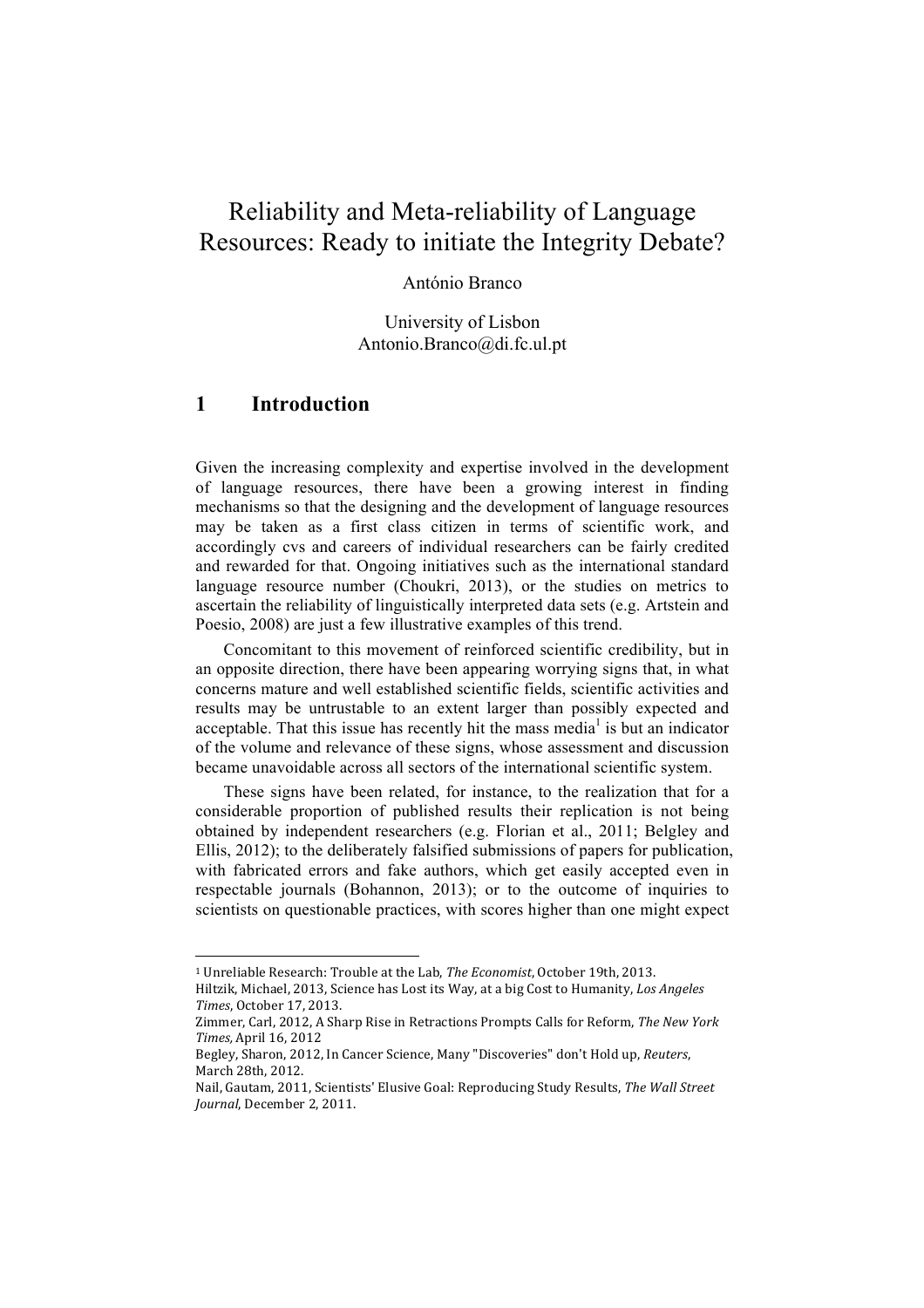or would be ready to accept (Fanelli, 2009). For a receent and updated overview and further references on these signs, see (Stodden, 2013).

A number of causes have been aired for these state of affairs including, among others, increasingly sloppy reviewing; the growing number of socalled "minimal-threshold" journals; policies for publication that do not require the sharing of at least the raw or primary data; or the non disclosure of the software developed and used to obtain the results published. These causes have deserved serious scrutiny, including in the "World Conference on Research Integrity", whose third edition was held this year.<sup>2</sup>

Underneath these immediate causes, a number of factors have been pointed out, including, for instance, not enough negative incentives or peerpressure to hamper the above practices; career and promotion pressure too biased for quantity; widespread disinterest on negative results as an intrinsic part of the scientific progress; widespread disfavoring of activities of replication by funding agencies; poor or non existent retraction procedures for results that are eventually noticed to be wrong or flawed after having been published; ideological pressure to get immediate financial return from research results; etc.

In Bill Frezza's bold opinion, the financial pressure on the scientific system "has created a moral hazard to scientific integrity no less threatening than the moral hazard to financial integrity that recently destroyed our banking system." (Frezza, 2011).

In the present invited talk at the  $12<sup>th</sup>$  Workshop on Treebanks and Linguistic Theory, I am interested in contributing to initiate a debate on what part of the above issues may be recognized as having the conditions to be eventually happening also in our field, what part does not apply to it given its specific nature, and what may be the risks that may be specific to it. The ultimate goal of this exercise is to contribute for the reinforcement of the scientific credibility of language resources, and to the integrity of our scientific work around them.

Before proceeding, a word of clarification is in order, in particular to indicate what this talk is not about. It is not about what one might term as issues of empirical adequacy of linguistically interpreted data sets. These are issues related to the adequate interpretation of the markables. For instance, issues that occur if in the annotation of a corpus, as a result of a flawed design, the annotation principles or guidelines would wrongly require that what are standard grammatical prepositions be mistakenly annotated as adjectives, etc. These are the issues addressed, for instance, in (Zaenen, 2006).

It is not about issues of reliability of annotated data sets either. These are issues that are related to the adequate definition of the annotation methodology in view of minimizing errors in the application of the annotation guidelines, and that can be monitored by metrics involving inter-

!!!!!!!!!!!!!!!!!!!!!!!!!!!!!!!!!!!!!!!!!!!!!!!!!!!!!!!

<sup>2</sup> http://www.wcri2013.org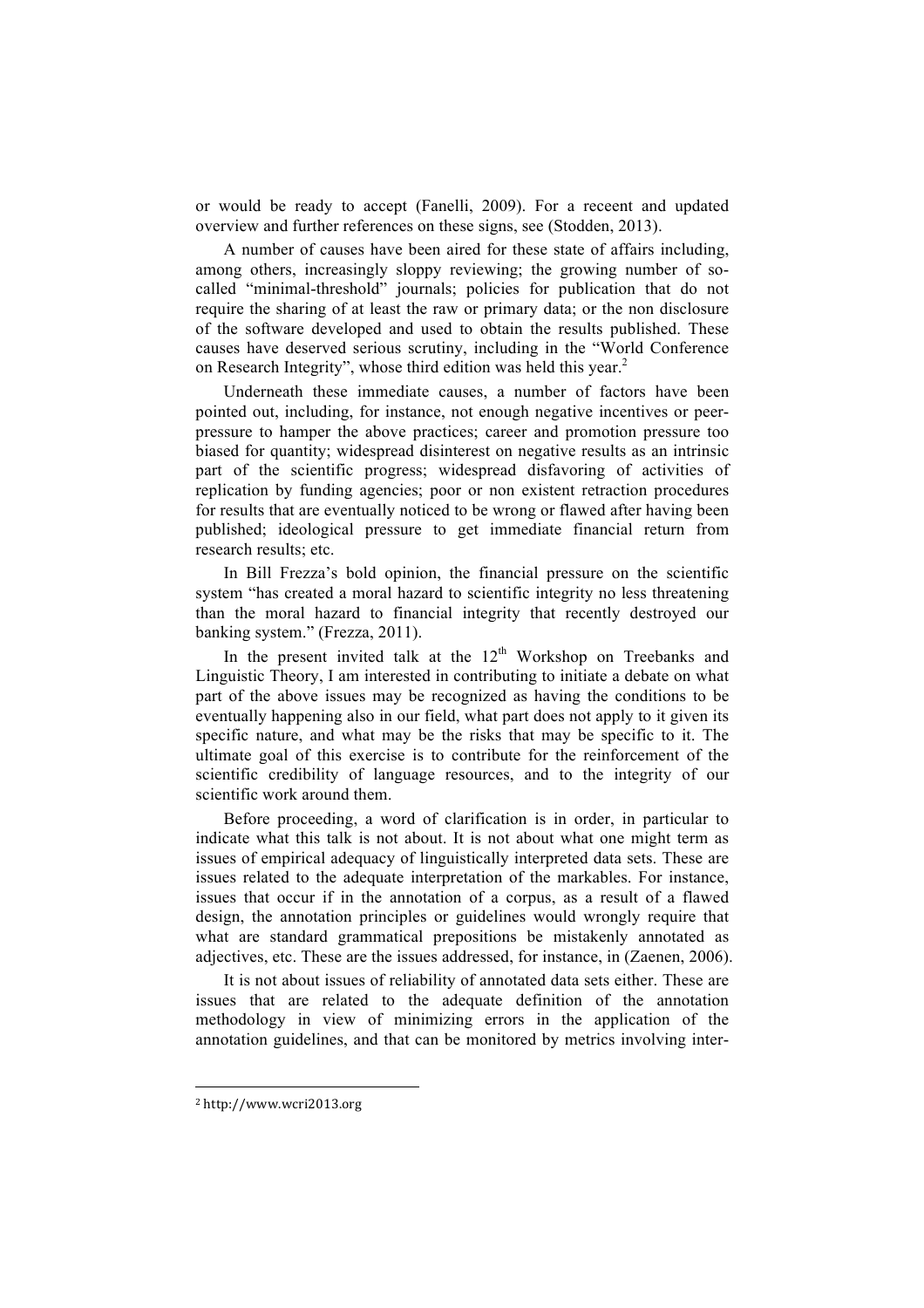annotator agreement, etc. These are the issues addressed, for instance, in (Artstein and Paoesion, 2008).

This talk is about integrity issues that are associated to the overall scientific ecosystem where the development of language resources and the research around it takes place. These are issues related to the overall conditions that support the credibility of and trust on the scientific work and its results, and that remain to be addressed even if the issues on empirical adequacy and reliability of the data sets are eventually settled.

## **2 Essential replication**

Let us take two key processes contributing for the integrity of scientific activity and results, reviewing and replication, the former applying before (or leading to) the publication of results, and the latter applying after these have been published. The point worth noting at this juncture is that the need for replication does not result from the fact the ideal of flawless reviewing cannot be attained. Replication is a first class citizen here and it is still needed to play a crucial role even in case flawless reviewing could have been ensured.

For the sake of concreteness, let us consider the example of natural sciences. And to keep the reflection at a general enough level, let us understand that to a large extent, advancements and discoveries reported in papers are obtained as a result of new ways on how to gather primary data and/or how to analyze them into secondary data and empirically supported generalizations. If an ideal flawless review process could be possible, for a top-scoring paper accepted for publication, in essence the reviewers would then have said ok to what? In essence, to what one would call, for lack of a better and more encompassing term, the "methodological" aspects reported in the paper.

For the sake of the point, let us leave intentional misconduct or fabrication of data aside. In spite of the existence of a correct methodology to collect the primary data, their actual gathering may have gone wrong as a consequence of some clerical error or some inadvertent practical slips. Likewise, the analysis into secondary data and generalizations may have not been appropriately executed also due to some fortuitous reasons. The point here is that, in general, for rich and complex enough data, reviewers have no means to detect this kind of problems, unless they would also run the experiments themselves and executed the analysis of the data. But that is what replication is all about, and for obvious practical reasons, it is not and cannot be under the scope of the reviewing process.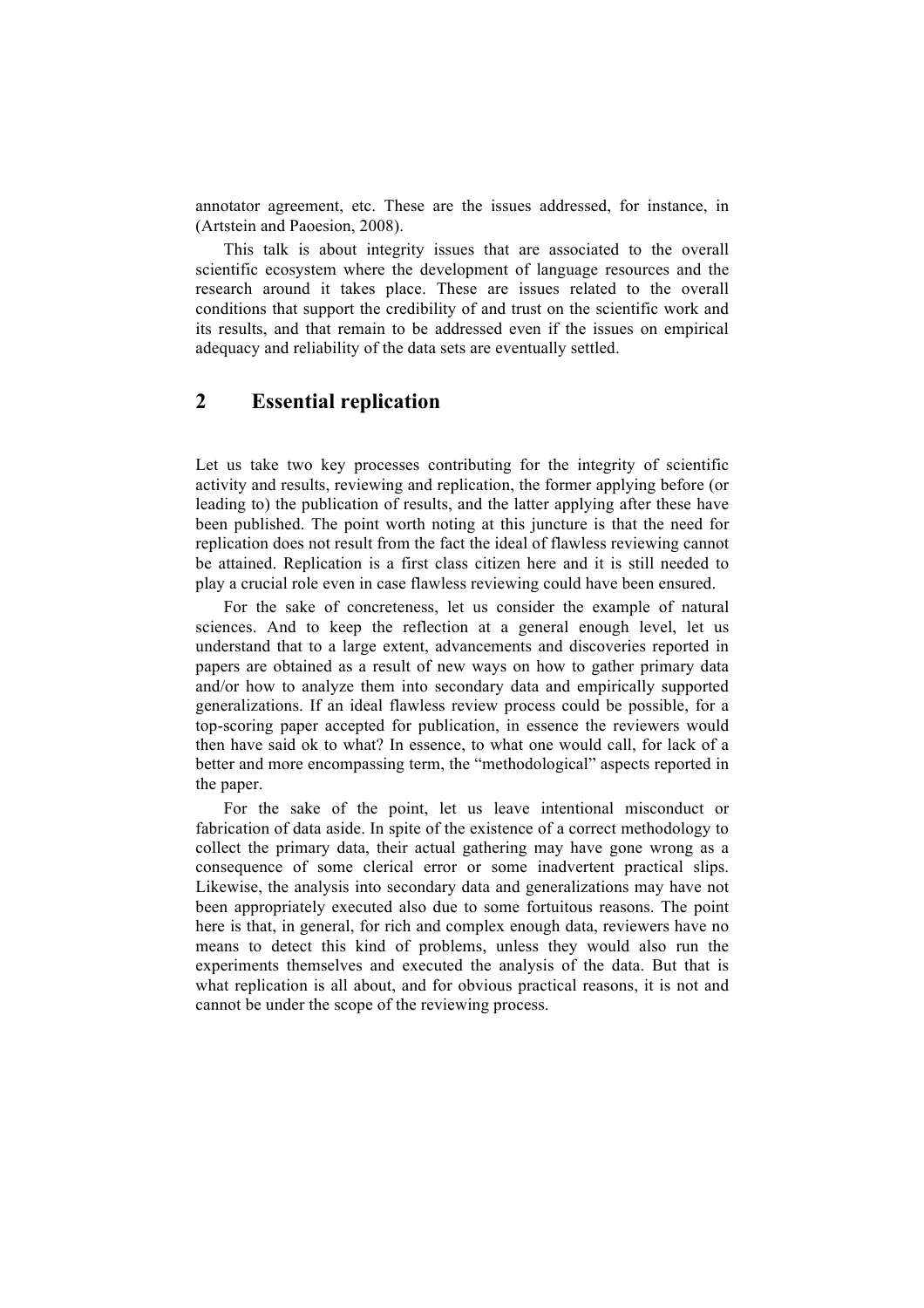# **3 Emerging validation**

How can these considerations be transposed to or help to think about the field of language resources, where the ultimate goal is the development of primary data (to be used at subsequent technological and scientific activities)? At a general enough level of appreciation, we should then start with the note that a typical research paper in our area focus in the first of the two parts indicated above. Though it tends to be seen as a positive feature that papers may report also on technological solutions or tools supported by the data set whose development is being reported, the key topic is clearly which methodological novelties are involved (e.g. a new bootstrapping approach, new languages involved, new relations between previously available data, etc.) and which data set, i.e. primary data, that these innovations have eventually led to.

Let us transpose the question above to our area: If an ideal flawless review process was possible, for a top-scoring paper accepted for publication, in essence the reviewers would then have said ok to what? Again, in essence, to the methodological aspects reported in the paper. And again, in spite of the existence of a correct methodology to collect the primary data, their actual gathering may have inadvertently gone wrong for a number of fortuitous reasons. And that is where and why "replication" has its key role to play.

And here we arrive at an important point of our discussion: what exactly can be, or should be understood as replication, or as playing the role of replication, in this research area of language resources?

Replication permits to go beyond the mere verification of the methodological issues by reviewers, as these are reported in successfully published papers. It permits to check if the execution of those methodological steps, procedures, calculations, processes, etc. actually lead to the results that are being reported. For the area of language resources, in a very narrow and strict sense, this might translate into redoing the data set whose development is reported in a given paper, which clearly is completely out of question for obvious practical reasons. In a less narrow and more sensible sense, this may translate into checking, even if only by an as smart sampling as possible, whether the data set that resulted is actually the one being announced in the paper.

As replication is different of and out of the scope of reviewing in natural sciences, also here in our area whatever the details of this validation process may be, it is not an assignment for reviewers. For one, because for a large number of papers on languages resources, the data sets whose development is being reported are not publicly made available by their authors. But even if they were, and in the growing number of those resources that are actually made available at the moment of the publication of the respective papers, it is obvious that reviewers have no practical conditions to proceed with such validation, which in the case of language resources may play the role analogous to the one replication plays in other areas.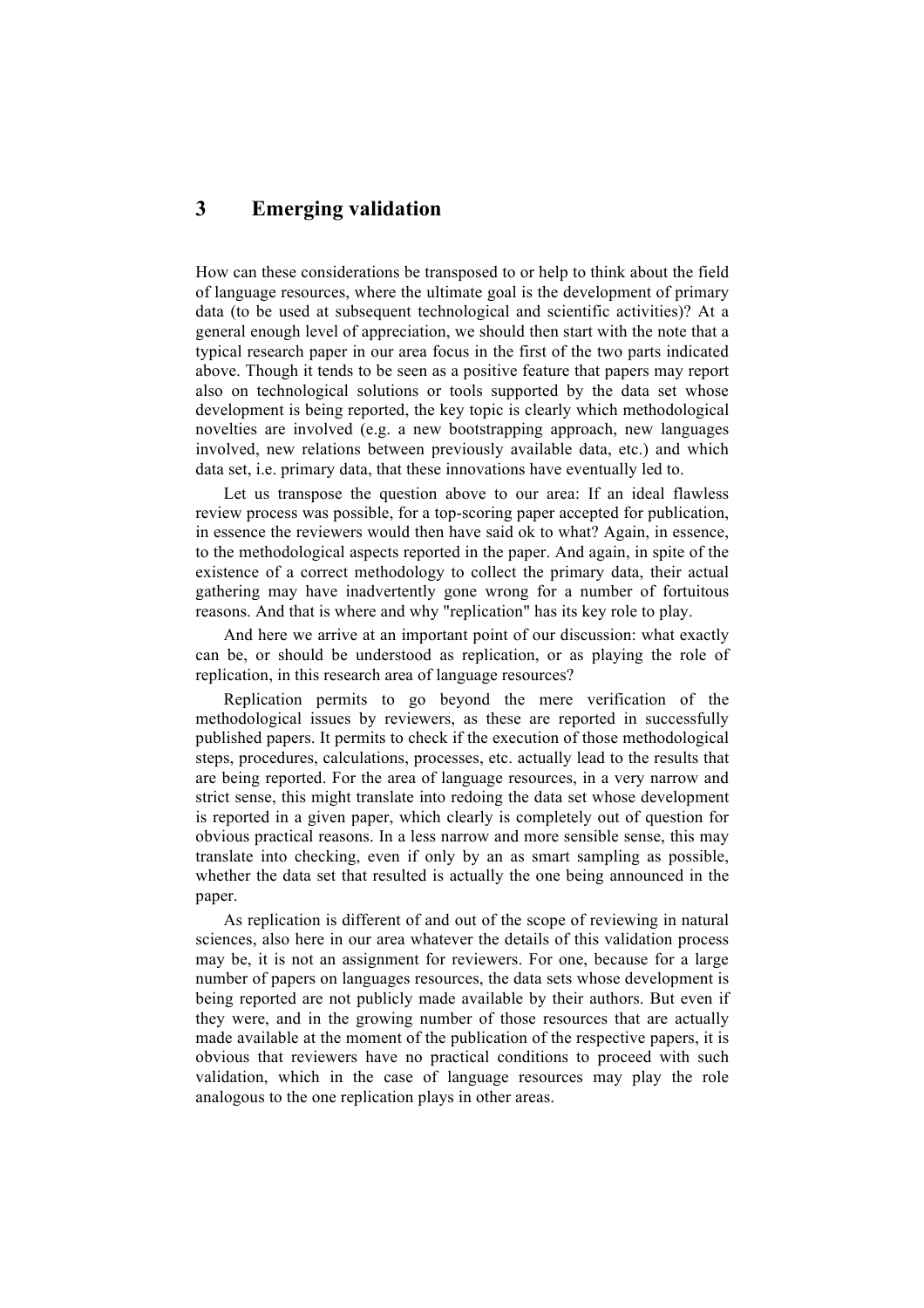As replication of experiments is a key element in the integrity of the scientific ecosystem of other sciences, validation of language resources cannot but be a key element for the integrity of scientific activities in our area.

# **4 Illusory impactfulness**

It may be tempting to consider that in the case of language resources, their validation is eventually taken care of not at a specific moment or in some dedicated occasion or explicit procedure, but that this just happens implicitly by the "invisible hand" of the different impact of the different resources in the community of researchers and users. A given resource has a larger impact if it is used more frequently and referred to more often in a larger number of papers. But the level of impact of a resource illusoriously correlates with the possible level at which such resource had been validated, even if supposedly by the mere effect of the usage that the community is doing of it.

For languages for which there is a small community of researchers working on it, and little or no funding exists to do so, a resource referred to only a very few times may be a perfectly developed data set, in accordance to the respective methodological principles and guidelines, that may happen to be fully adequate in linguistic terms. The same holds for resources that support work on less researched topics, which comparatively may receive a very small number of references and yet be an extraordinarily well-developed resource, which would top score in any rigorous validation process.

In the opposite direction, it occurs also that a resource may have a widespread usage and receive a high number of references and yet its validation would indicate suboptimal scores (Van Halteren, 2000; Eskin, 2000; Dickinson and Meurers, 2003; Tylman and Simov, 2004; Dickinson and Meurers, 2005). It is enough, for instance, that it is the first of its kind for English and/or supports research in a very hot topic.

Current mainstream research on natural language processing is about getting increasingly better evaluation scores for the relevant type of tools or applications while working with some given data sets (to ensure comparability), which *ipso facto* become the de facto standard data sets. And this can be pursued, and is actually pursued, whether or not those data sets had been correctly developed or had been gone through any validation process.

As Annie Zaenen put it in a humorous way when discussing the specific case of the development of language resources annotated for coreference: "Of course, as long as the task is to provide material to develop and refine machine-learning techniques, much of this doesn't matter. Whether *Henry Higgins* and *Eliza Doolittle* are referring to the same entity or not is of no interest in that context. The technique has only to show that if it is told that they are coreferent because they had the same job (even at different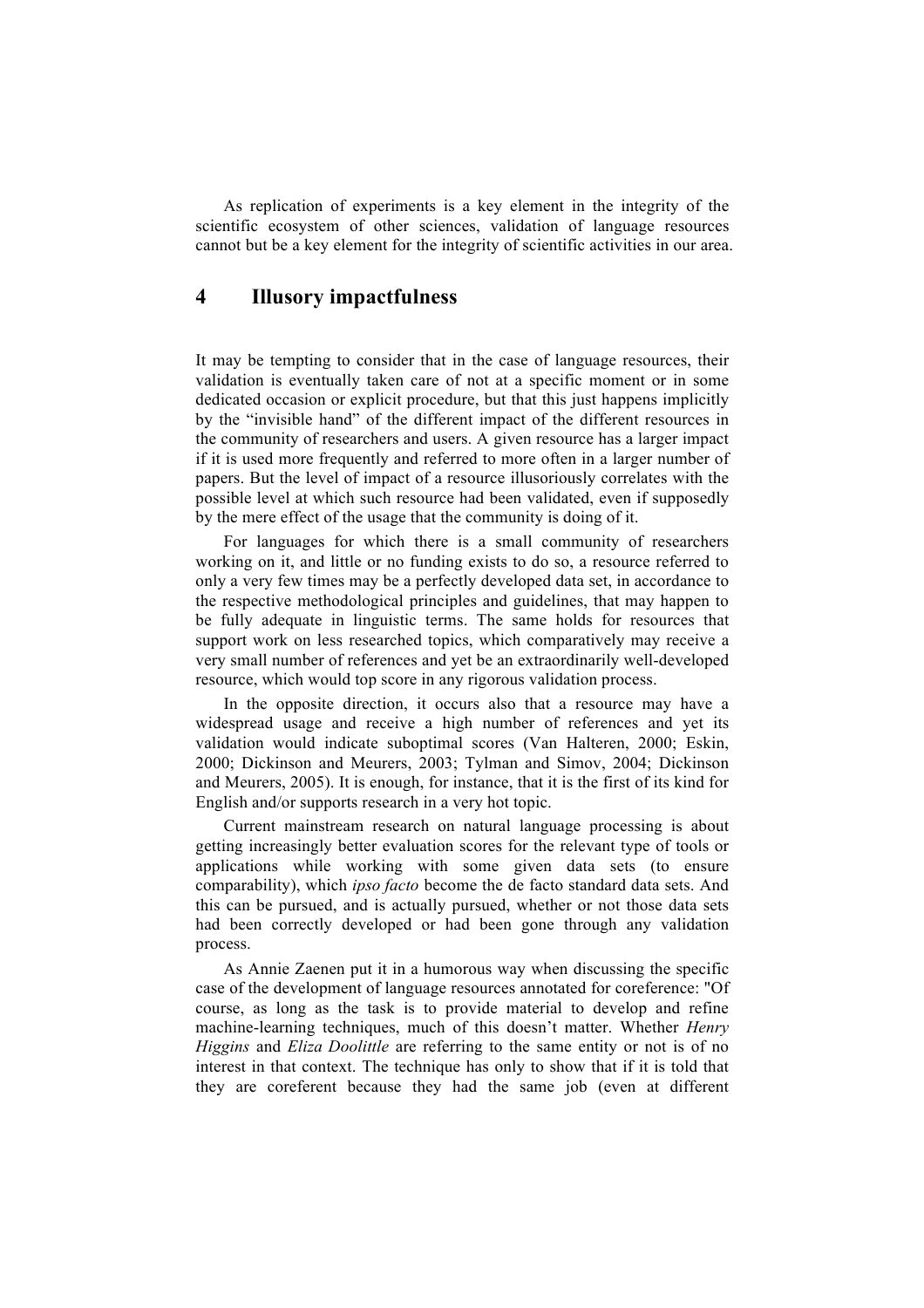moments), then it can also learn that George Bush and his father are coreferent." (Zaenen, 2006, p.579).

## **5 Putting on the agenda**

!!!!!!!!!!!!!!!!!!!!!!!!!!!!!!!!!!!!!!!!!!!!!!!!!!!!!!!

For other long-established scientific areas, the discussion on replication of experiments and other integrity aspects of the scientific work has definitely made its way into the public agenda on science. And the discussion on mechanisms, conditions and incentives to foster, support, fund or perform replication has arrived to stay.<sup>3</sup> By the same token, we should bring the discussion on the validation of resources to the agenda of our community, and add it to other possible forward-looking issues currently aimed at strengthening the conditions of our research work.

When considering the actual enormous amount of effort, time and perseverance that is necessary to put in place a large enough data set that may be annotated with some quite sophisticated linguistic interpretation, under some stringent reliability ensuring methodology, one has to admit that the effort and conditions needed to publish a paper reporting on its development or fill in its metadata record, and get credited for it, is incomparably much ligther. Validation is a crucial element to help preventing and diverting possibly unduly inflated or even void reporting.

The organizations, initiatives or platforms operating the distribution of language resources, such as ELDA, LDC, OLAC, META-SHARE or CLARIN among others, have been driving forces of a continuous endeavor to support and foster the research area of language resources. In my view, it is only natural that, in order for them to evolve along the natural progression of the field and its new demands, the community of researchers expects that the mission of these organizations be extended. In particular, we can expect that these organizations play a key role in contributing to research integrity by being independent stakeholders to whom the role of validating language resources is trusted.

It is certain that in their regular daily operation, the language resources distribution organizations have been proceeding with instrumental verification of the resources that they receive to be distributed, at least to check whether the content of the packages match the description of the

<sup>&</sup>lt;sup>3</sup> The Reproducibility Initiative (www.scienceexchange.com/reproducibility) was launched in 2012 by several prominent scientific journals and organizations in response to revelations from the pharmaceutical industry that a large proportion of published cancer research cannot be reproduced. It intends to identify and reward high quality reproducible research through independent validation of key experimental results.

The Center for Open Science (centerforopenscience.org) is a non-profit organization founded in January 2013 to increase openness, integrity, and reproducibility of scientific research.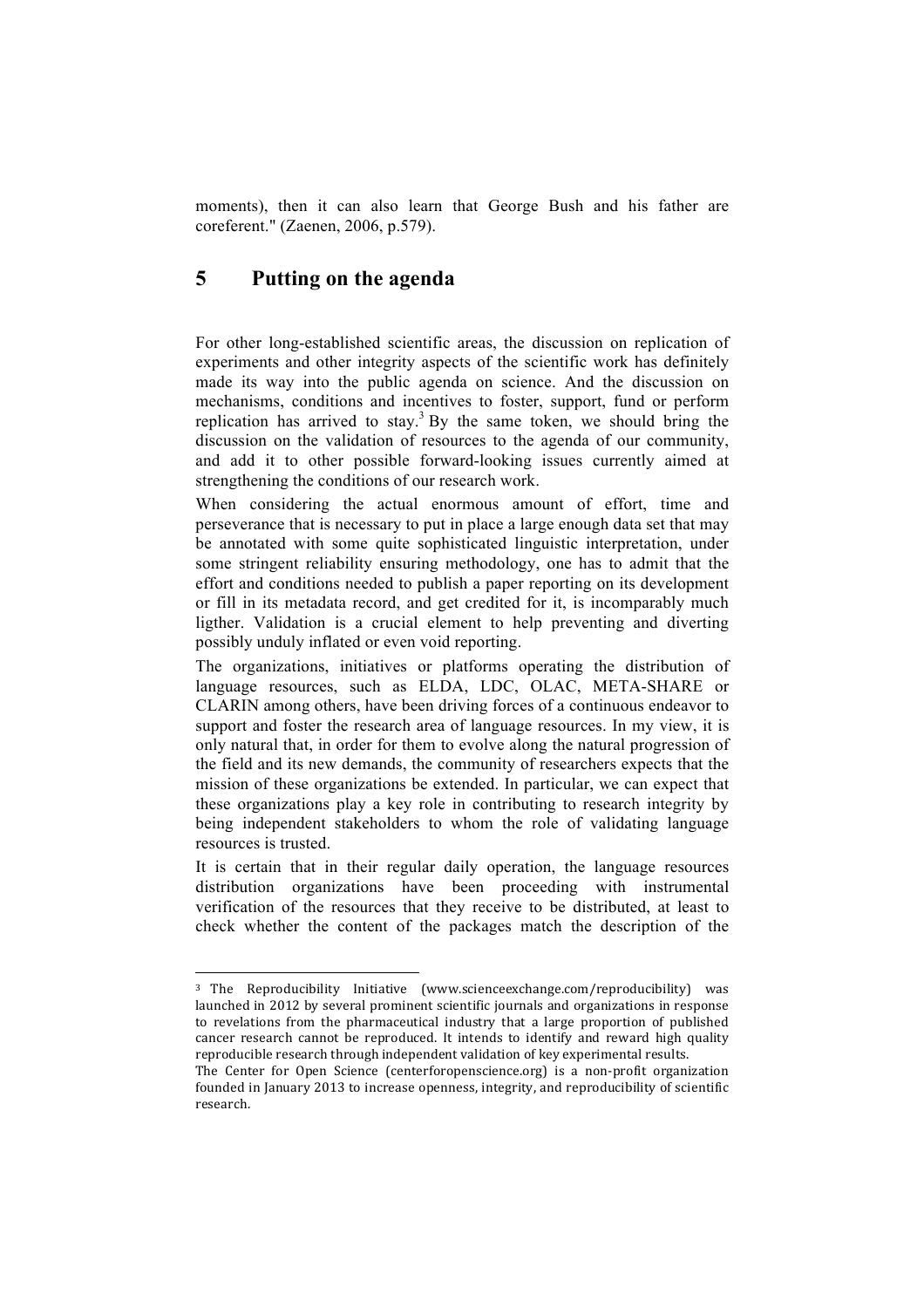resource provided in its metadata record.<sup>4</sup> But given the discussion above, the point is that this may need to be re-addressed under an entirely new light, and under renewed conditions. More than being just an internal procedure, validation of language resources plays a unique role in the whole ecosystem where the research work on and around language may strive, raises its profile, and hope to keep progressing according to the highest scientific standards.

How the distribution organizations may fulfill this role, assume this responsibility and make a key contribution for the progress of the area is a much-needed debate, which should welcome different views from different actors, and which the present paper would like to trigger. I would though dare to venture that at least a couple of ingredients will be crucial: the validation of language resources should be systematic and public.

For different types of datasets, practically feasible and *de facto* standard procedures should emerge on how to proceed with their validation.

And, as a way of a badge of validity, the metadata record of each resource should publicly indicate which kind of validation procedure it was submitted to, and what were the scores obtained for the different validation parameters if applicable.

Clearly, this will bring the language resources distribution organizations from the level of being instrumental supporters to be key players in the sustainability of the whole area, representing and ensuring a much needed self-regulatory endeavor of the scientific community they were aimed to serve when they were initially set up.

#### **References**

- Unreliable Research: Trouble at the Lab, *The Economist*, October 19, 2013, online edition. http://www.economist.com/news/briefing/21588057 scientists-think-science-self-correcting-alarming-degree-it-not-trouble
- Artstein, Ron, and Maximo Poesio, 2008, Inter-Coder Agreement for Computational Linguistics, *Computational Linguistics*, 34(4), pp.555-596.
- Begley, Sharon, 2012, In cancer science, many "discoveries" don't hold up, *Reuters*, March 28th, 2012, online edition.
- Begley, Glenn and Lee Ellis, 2012, Drug development: Raise standards for preclinical cancer research, *Nature*, 483, pp.531-533.
- Bohannon, John, 2013, Who's Afraid of Peer Review?, *Science*, 342, pp.60- 65.
- Choukri, Khalid, 2013, International Standard Language Resource Number, Presentation at the *ELRA International Workshop on Sharing Language Resources: Landscape and Trends*, Paris, November 19-20.

!!!!!!!!!!!!!!!!!!!!!!!!!!!!!!!!!!!!!!!!!!!!!!!!!!!!!!!

<sup>4</sup> http://catalogue.elra.info

https://www.ldc.upenn.edu/data\_management/using

<sup>(</sup>consulted on November 25, 2013)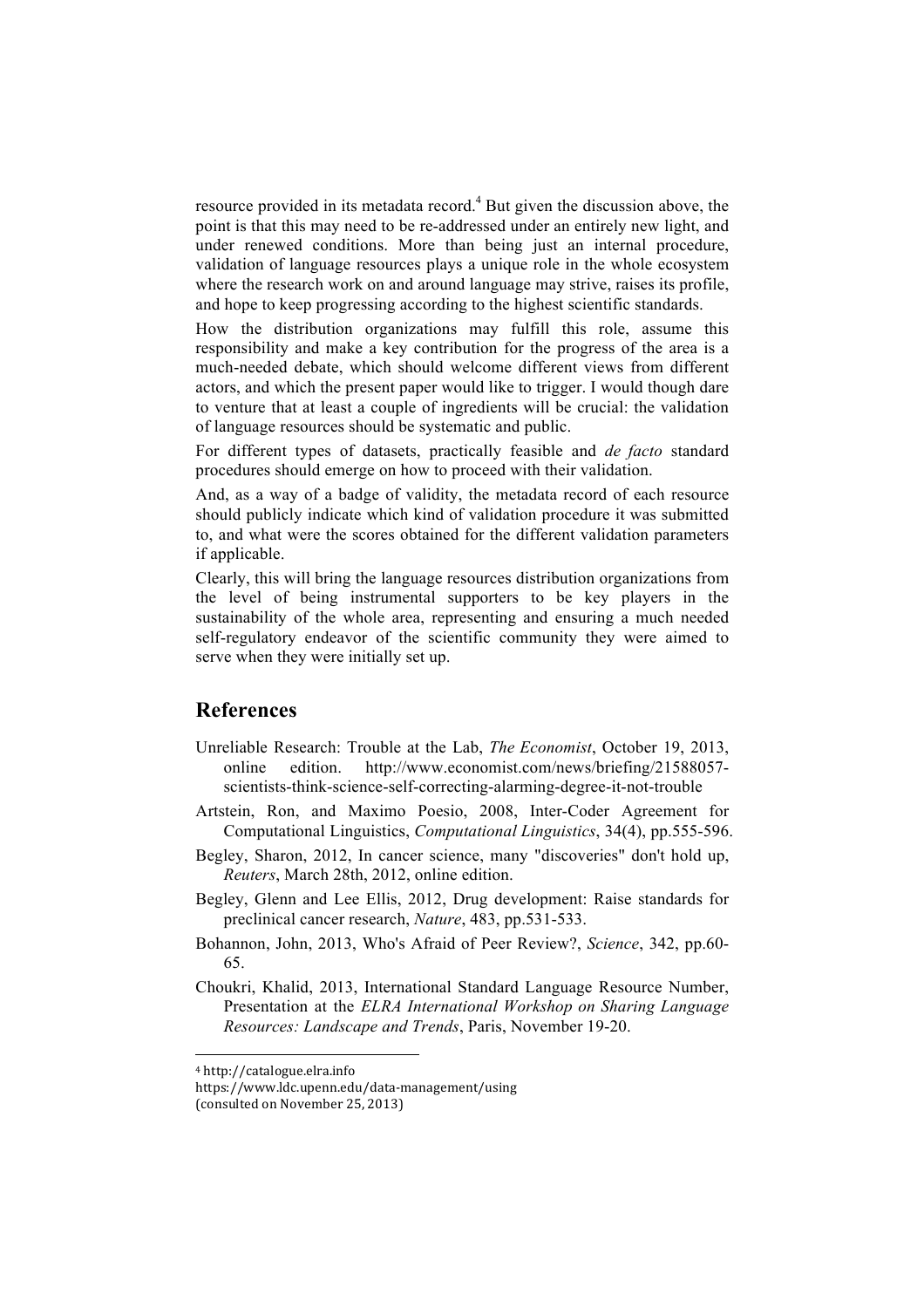- Dickinson, Markus and W. Detmar Meurers, 2003a, Detecting Errors in Partof-Speech Annotation. In *Proceedings of the 10th Conference of the European Chapter of the Association for Computational Linguistics (EACL-03)*. Budapest, Hungary, pp. 107–114.
- Dickinson, Markus and W. Detmar Meurers, 2003b, Detecting Inconsistencies in Treebanks. In *Proceedings of the Second Workshop on Treebanks and Linguistic Theories (TLT 2003)*. Va ̈xjo ̈, Sweden.
- Dickinson, Markus and W. Detmar Meurers, 2005, Towards Detecting Annotation Errors in Spoken Language Corpora, In *Proceedings of the 15th Nordic Conference of Computational Linguistics (NODALIDA 2005)*, Special Session on Treebanks for Spoken Language and Discourse.
- Eskin, Eleazar, 2000, Automatic Corpus Correction with Anomaly Detection. In *Proceedings of the First Conference of the North American Chapter of the Association for Computational Linguistics (NAACL-00)*. Seattle, Washington.
- Fanelli, Daniele, 2009 How Many Scientists Fabricate and Falsify Research? A Systematic Review and Meta-Analysis of Survey Data, *PLOS ONE*, DOI: 10.1371/journal.pone.0005738.
- Frezza, Bill, 2011, The Financially Driven Erosion of Scientific Integrity, *Real Clear Markets*, December 5, 3011, online edition. http://www.realclearmarkets.com/articles/2011/12/05/the\_financially\_dri ven erosion of scientific integrity 99401.html.
- Hiltzik, Michael, 2013, Science has Lost its Way, at a big Cost to Humanity, *Los Angeles Times*, October 17, 2013, online edition, http://www.latimes.com/business/la-fi-hiltzik-20131027,0,1228881.column#ixzz2lT8zjZWD
- Nail, Gautam, 2011, Scientists' Elusive Goal: Reproducing Study Results, *The Wall Street Journal*, December 2, 2011, online edition, http://online.wsj.com/news/articles/SB1000142405297020376480457705 9841672541590
- Prinz, Florian, Thomas Schlange and Khusru Asadullah, 2011, Believe it or not: how much can we rely on published data on potential drug targets?, *Nature Reviews Drug Discovery* 10, 712.
- Stodden, Victoria, 2013, Resolving Irreproducibility in Empirical and Computational Research, *IMS Bulletin Online*, American Institute of Mathematical Statistics. http://bulletin.imstat.org/2013/11/resolvingirreproducibility-in-empirical-and-computational-research/
- Ule, Tylman and Kiril Simov, 2004, Unexpected Productions May Well be Errors. In *Proceedings of Fourth International Conference on Language Resources and Evaluation (LREC 2004)*. Lisbon, Portugal.
- van Halteren, Hans, 2000, The Detection of Inconsistency in Manually Tagged Text. In Anne Abeilleé, Thorsten Brants and Hans Uszkoreit (eds.), *Proceedings of the Second Workshop on Linguistically Interpreted Corpora (LINC-00)*, Luxembourg.